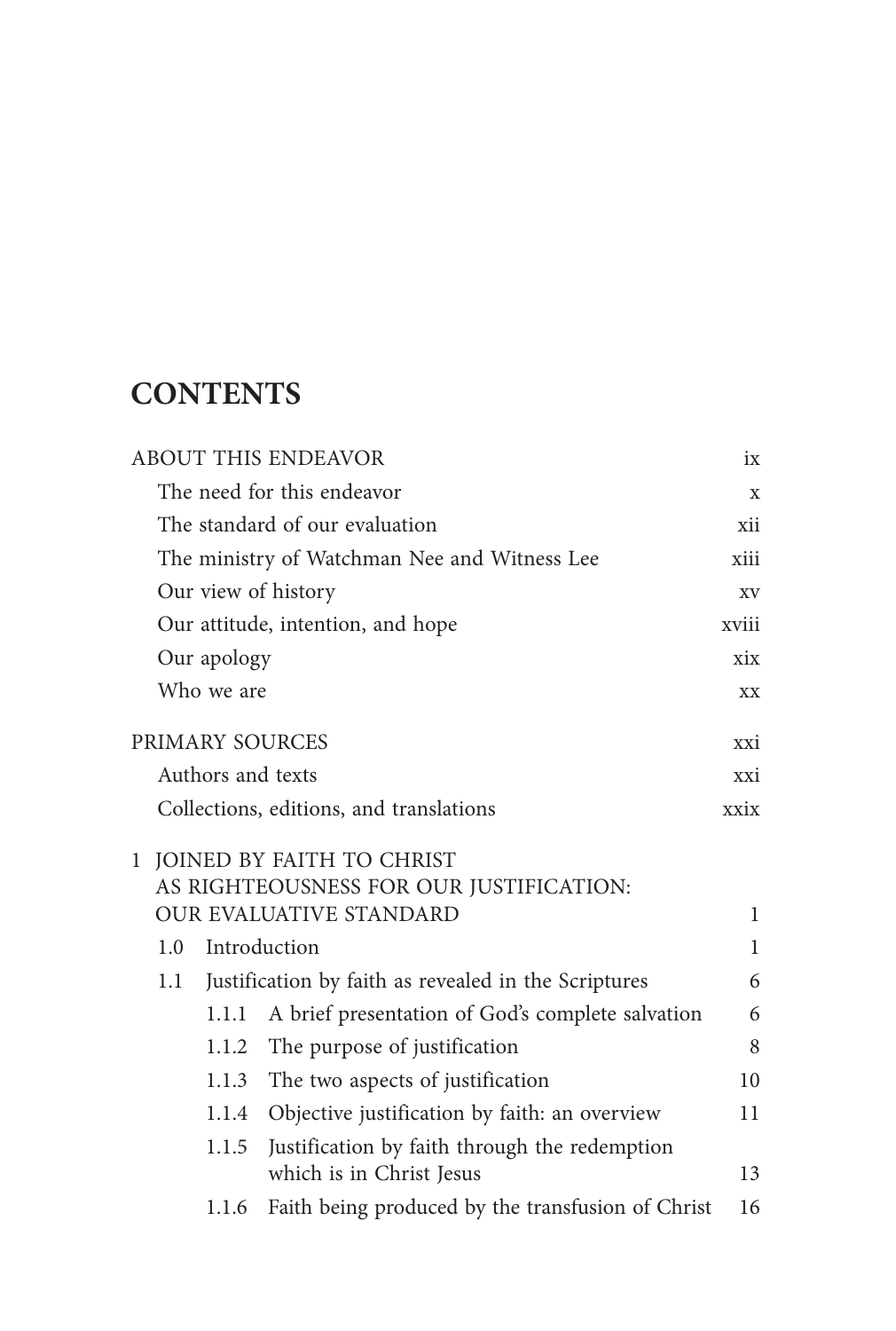|   |         | 1.1.7 | Faith ushering the believers into an organic union<br>with Christ                                | 19 |
|---|---------|-------|--------------------------------------------------------------------------------------------------|----|
|   |         | 1.1.8 | The result of justification                                                                      | 25 |
|   | 1.2     |       | Justification by faith in the ministry of Watchman Nee<br>and Witness Lee                        | 27 |
|   |         | 1.2.1 | The basic truth concerning justification by faith                                                | 27 |
|   |         | 1.2.2 | Justification in God's complete salvation                                                        | 29 |
|   |         | 1.2.3 | The intrinsic significance of justification by faith                                             | 33 |
|   |         | 1.2.4 | Assurance, security, and boldness before God                                                     | 39 |
|   | 1.3     |       | Clarifications on objective justification                                                        | 43 |
|   |         | 1.3.1 | Objective justification is not forgiveness of sins,<br>nor is it applied in baptism              | 44 |
|   |         | 1.3.2 | Objective justification is not subjective justification                                          | 48 |
|   |         | 1.3.3 | Objective justification is not to be confused with<br>reward based on works                      | 51 |
|   |         | 1.3.4 | Objective justification is not based on Christ's<br>righteousness but on Christ as righteousness | 54 |
| 2 |         |       | <b>JUSTIFICATION:</b><br>CONTEMPORARY UNDERSTANDINGS                                             |    |
|   |         |       | AND HISTORICAL OVERVIEW                                                                          | 57 |
|   | 2.0     |       | Introduction                                                                                     | 57 |
|   | 2.1     |       | Contemporary understandings of justification by faith                                            | 57 |
|   |         | 2.1.1 | On the definition of justification by faith                                                      | 58 |
|   |         | 2.1.2 | On the assurance and security of salvation                                                       | 59 |
|   |         | 2.1.3 | On the frequency of justification by faith                                                       | 60 |
|   | $2.2\,$ |       | Historical overview                                                                              | 60 |
| 3 |         |       | FROM ASSUMED BLESSING TO BASIC UNDERSTANDING:<br><b>JUSTIFICATION IN THE CHURCH FATHERS</b>      | 69 |
|   | 3.0     |       | Introduction                                                                                     | 69 |
|   | 3.1     |       | Common themes in the patristic era                                                               | 74 |
|   |         | 3.1.1 | Early misunderstandings                                                                          | 75 |
|   |         | 3.1.2 | Justification as the forgiveness of past sins                                                    | 79 |
|   |         | 3.1.3 | Justification by baptism                                                                         | 85 |
|   |         | 3.1.4 | Justification by faith apart from works                                                          | 88 |
|   |         |       |                                                                                                  |    |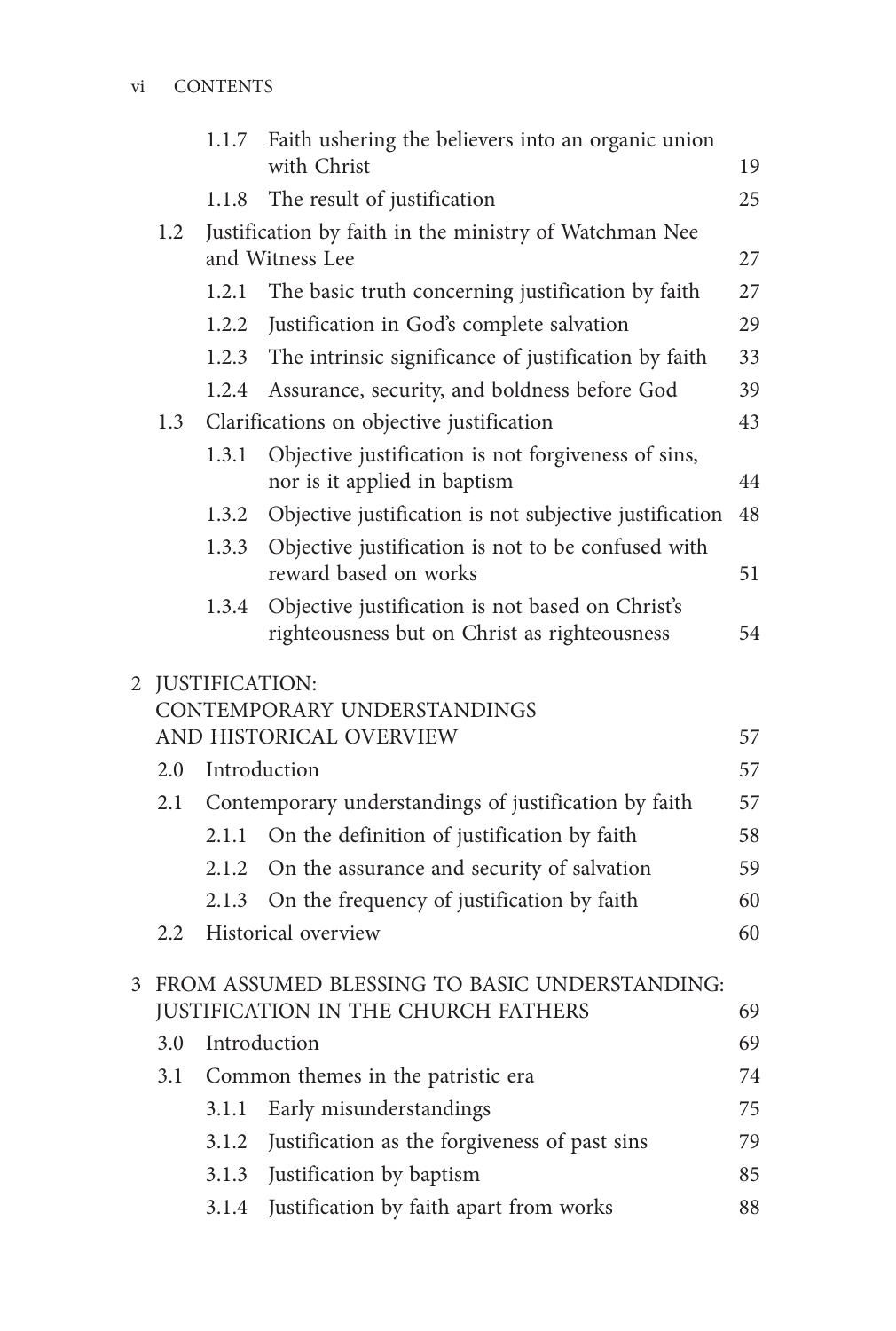|     | 3.1.5                                                           | An illustration of justification by faith apart from<br>works: the thief on the cross        | 97         |
|-----|-----------------------------------------------------------------|----------------------------------------------------------------------------------------------|------------|
|     | 3.1.6                                                           | Justification as God's gift in grace                                                         | 102        |
|     | 3.1.7                                                           | Justification resulting in the believers' certainty<br>and even boasting                     | 105        |
|     | 3.1.8                                                           | Justification not being secure                                                               | 108        |
| 3.2 |                                                                 | Justification in Augustine                                                                   | 110        |
|     | 3.2.1                                                           | The Pelagian background                                                                      | 111        |
|     | 3.2.2                                                           | The need for justification                                                                   | 113        |
|     | 3.2.3                                                           | Justification by grace through faith                                                         | 115        |
|     | 3.2.4                                                           | Justification without preceding merit                                                        | 117        |
|     | 3.2.5                                                           | Justification as an event                                                                    | 120        |
|     | 3.2.6                                                           | Justification as being made righteous                                                        | 122        |
|     | 3.2.7                                                           | Justification issuing in works of love                                                       | 124        |
|     | 3.2.8                                                           | Rejoicing in our justification                                                               | 127        |
| 3.3 |                                                                 | The end of justification in the patristic period:                                            |            |
|     |                                                                 | the Second Council of Orange (529)                                                           | 127        |
| 3.4 | Conclusion                                                      |                                                                                              | 134        |
|     |                                                                 | 4 PROGRESS AND DECLINE:                                                                      |            |
|     |                                                                 | JUSTIFICATION IN THE MEDIEVAL WEST                                                           | 137        |
| 4.0 | Introduction                                                    |                                                                                              | 137        |
| 4.1 | Justified freely by His grace through faith in Jesus Christ 140 |                                                                                              |            |
|     | 4.1.1                                                           | Bernard of Clairvaux: justification among                                                    |            |
|     |                                                                 | the monastic writers                                                                         | 141        |
|     | 4.1.2                                                           | Thomas Aquinas: justification among<br>the schoolmen                                         |            |
|     | 4.1.3                                                           |                                                                                              | 145<br>147 |
| 4.2 |                                                                 | Jean Gerson: justification among the mystics<br>The emergence of a theology of justification | 150        |
| 4.3 |                                                                 | Justification and union with Christ                                                          | 157        |
| 4.4 |                                                                 | The sacramental context of justification                                                     | 163        |
| 4.5 |                                                                 |                                                                                              | 171        |
| 4.6 | Merit and justification<br>Late medieval dissent                |                                                                                              | 181        |
|     | 4.6.1                                                           | Against the Pelagians                                                                        | 181        |
|     | 4.6.2                                                           | Against the sacrament of penance                                                             | 185        |
| 4.7 | Conclusion                                                      |                                                                                              | 188        |
|     |                                                                 |                                                                                              |            |